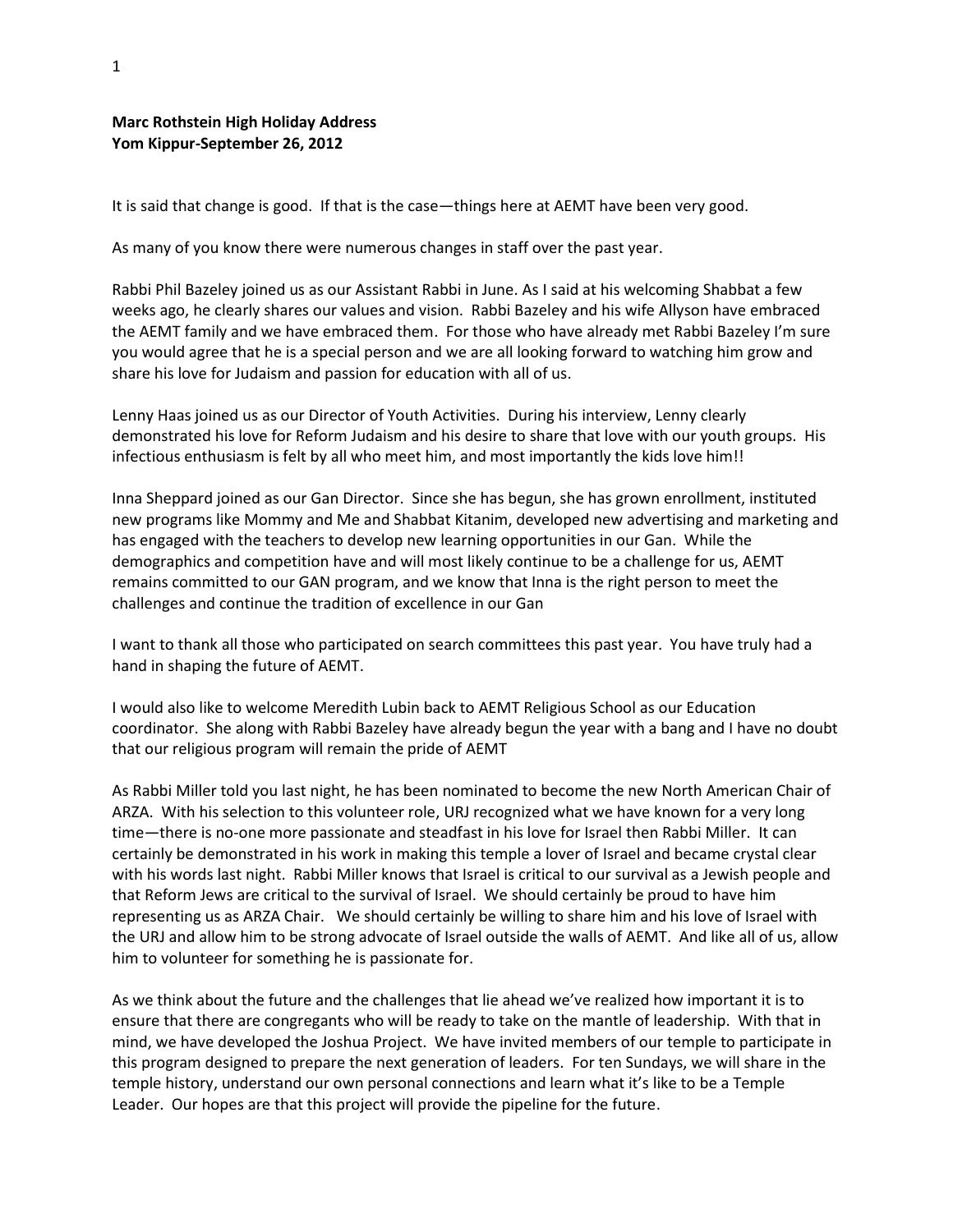It is also said—that the more things change—the more they stay the same. This also defines this past year.

While we made many staff changes, the values, principles and standards of AEMT have not changed. We agreed to a well-deserved contract extension for Cantor Ott. Music at AEMT continues to lift our souls each and every day and this extension ensures us that Cantor Ott will continue to share her gift of music with us.

I am thrilled to share with you that Rabbi Miller will continue his relationship with AEMT for the foreseeable future. With the counsel of our Past Presidents, and the approval of our Board and Congregation at last May's congregational meeting, we have come to an agreement for Rabbi Miller to remain our Senior Rabbi beyond his current contract and to become AEMT's first ever Rabbi Emeritus upon his retirement. This agreement enables our future leaders to set our direction, strategy and vision beyond just the next few years, and it ensures that Rabbi Miller will be part of our lives and the life of AEMT for many, many more years to come.

We continue to attract new members that reflect the diversity of our community. Our MAP program for new members is bursting at the seams with our new congregants engaging each other and our clergy and leaders in learning, sharing and growing. I am very confident that our new members will be advancing to become active participants as they continue their relationship with AEMT.

The operating budget of AEMT remains strong, and our operations and programming continue to be fully funded. Our dues are coming back up to the level prior to the economic downturn, but that is not to say that congregants are not continuing to struggle. As always, we commit to making AEMT a home for all, regardless of capability to pay full dues. That is why we are so thankful for your continued commitment to our Annual Appeal and fundraising opportunities at AEMT. We all know the joy that membership to AEMT brings to us. Now more than ever, we need to ensure that any Jewish family can find this joy and have the needed support and strength that our community provides. Your tzedakah, through Annual Appeal and continued financial support of AEMT does just that.

While our operations remain strong, the Promise Campaign has still not met the goal of paying off the mortgage. We have made some progress since last year, and have met with many of you and received new commitments. We are certainly thankful for this. We still, however, have more work to do and we need your help. Please allow us to continue this conversation with you. As I shared with you last year, if the Promise Campaign is not successful, it threatens to undermine all that we have done, and negatively impact our operations and programming.

AEMT remains a vibrant community where we learn, pray and grow together. This is certainly reflected in our program book, which I hope will become a very well used book for you this year. There are so many exciting events coming up this year but there are two events that I wanted to specifically point out.

On October  $21^{st}$  we will be celebrating the extraordinary accomplishments of Deborah Cherniss, President of our wonderful CDC, with the highest honor we can give, the Crown of Torah. Thousands of Middlesex county families have been lifted up in the 12 years of the CDC's existence and it would not be possible without Deborah Cherniss. Please join us to thank Deborah for all she has done for this community. She is truly our own Mitzvah Hero.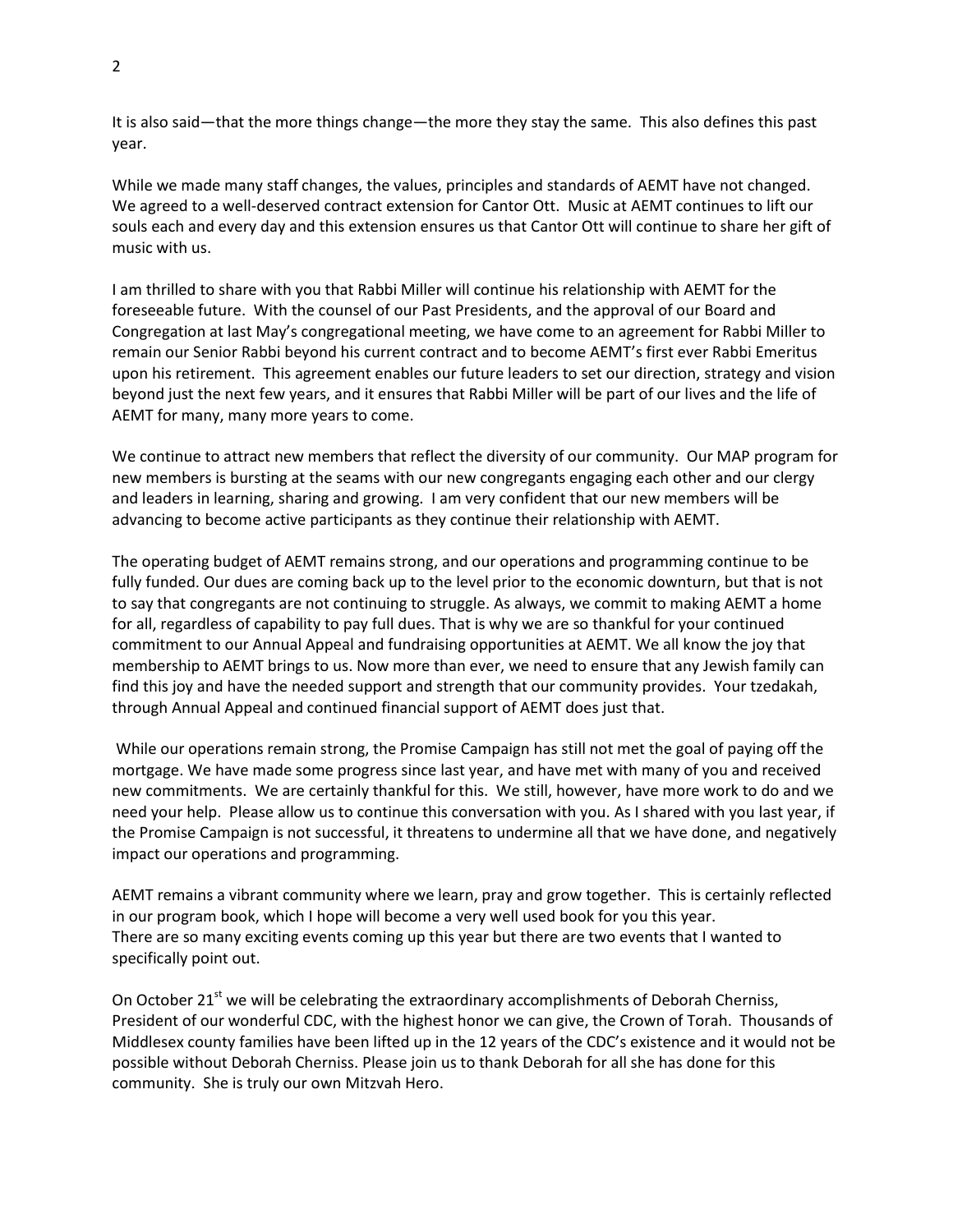On December 25<sup>th</sup> we will be welcoming David Broza to AEMT. David is an amazing guitarist, singer and song writer from Israel. He has performed around the world including famous concerts at Masada. We will have the privilege to see him perform in the intimacy of our own sanctuary. Those at the Biennial were mesmerized when we saw him perform in front of 5,000 people. I am sure if you ask anybody who was there they would say it was one of the highlights of an unbelievable Biennial. This will truly be a once in lifetime opportunity to share a special musical event together as a congregation. I guarantee you that this major fundraiser will be an event you do not want to miss.

------------------------------------------------------------------------------------------------------------------------------------------

As I have shared with you, we have accomplished much in this past year and have set the stage for new and exciting years ahead for AEMT

As I begin my 2<sup>nd</sup> year as your President I have been able to personally reflect on this past year and the year ahead.

This past year truly has been one of significance to me. I have had the honor to represent you at the biennial, share in the joys of Shabbat every week, and work with a staff and clergy that has the energy and commitment level that is truly hard to believe. I have marveled at the accomplishments of our children, had to say goodbye but also say hello. I have worked with a Board that understands the honor that it is to serve AEMT. I have been in awe of our volunteers. I have dealt with the routine as well as wondered at the sacred. I have grown spiritually and took stock in what was important in life. I know that this coming year will be filled with all this and more.

But the significance of this past year goes beyond just my experience as President, in truth, it brought into focus what membership at AEMT has meant to me and my family.

Personally, this has been a year of great change. Shari and I sent Adam and Emily off to college this year, and for the first time in 18 years they are not home to celebrate the high holidays with us. But Anshe Emeth remains a constant. This change in my life has allowed me to more fully understand and appreciate what Anshe Emeth has meant and continues to mean.

Rabbi Miller shared 3 words with you on Erev Rosh Hashanah; I would like to share 4 more:

Significance, Strength, Spirituality and Safety.

Like many of you, Shari and I see our experiences at AEMT through our children. It's not surprising since our children's lives have been intertwined with the fabric of AEMT for 18 of the 20 years that we have belonged here.

This became clearer right before Adam and Emily left, when we opened the time capsules that were put together over the course of the first year of their lives. Beyond the TV guides, sports magazines and other memorabilia representing 1994, what struck me was what also included in this time capsule …this AEMT Service Sheet from October 1 1994, the Shabbat we celebrated Adam and Emily's Baby naming. I now have the perfect companion for the May 25, 2012 service sheet from Graduation Shabbat. In between, they felt Significance, Strength, Spirituality and Safety.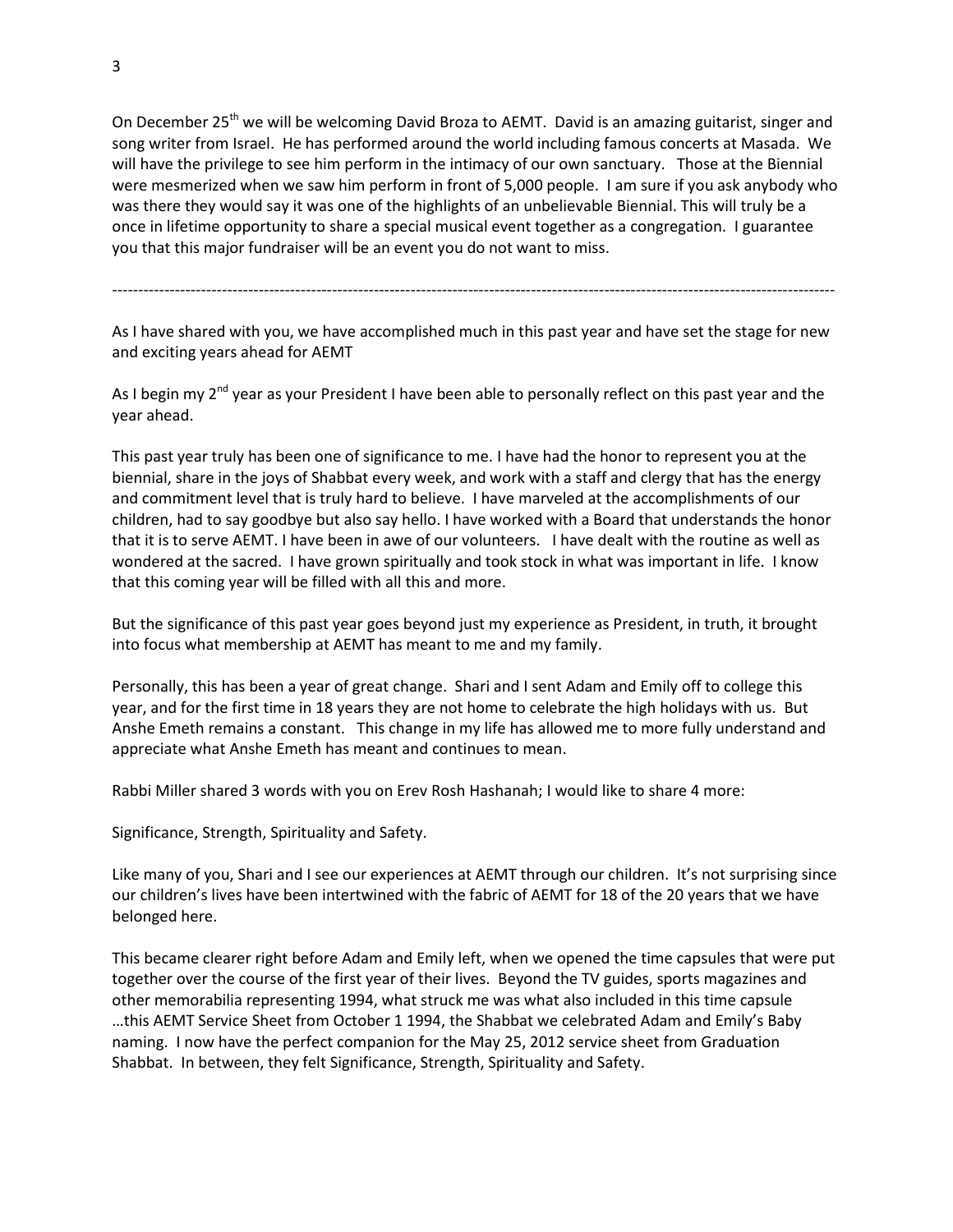Through this wonderful temple, they felt the *significance* of feeding and sheltering the homeless, traveling to Israel, participating in Mitzvah corps and living the values that were learned here every day

They gained *strength* through sharing a bond with AEMT; making friends that are family, having the Rabbi help through loss and recently making a call to college to check up

They felt the *safety* of this temple by knowing that they would always be treated with respect, never bullied or ostracized

They felt the *spirituality* of singing in the junior choir, leading the service for their B'nai Mitzvah, reading Torah and Blowing shofar on the high holidays and being blessed by the Rabbi on their graduation day

My children's experiences are not unique, just an example of how AEMT changes lives, and this says a lot about AEMT. What other community, then a synagogue, then AEMT, can bring Significance, Strength, Spirituality and Safety?

On behalf of all of our children, I thank all of you for creating a place that allows all of us to experience these types of memories and for giving them the wings to move on to the next chapter of their lives.

So what does the presidency mean to me?

It means that I can give back for all those who've created such a wonderful place. It means that I can share my love and passion for AEMT with others. It means that together we can help build future leaders of AEMT, who will carry forward our values and vision. It means that I can help guide our current leaders to commit that the Significance, Strength, Spirituality and Safety that my family and theirs have experienced will be experienced by all. My goal as president and as a leader continues to be that the connection that my family and I have felt would be possible for every member of our temple

I also realized something else. You don't have to be President to have these same meaningful experiences. All of us have the capability of using our personal memories and connections as a springboard toward long term commitment and meaningful experiences at AEMT.

On this Yom Kippur Day—we should all think about how AEMT has provided significance, safety, strength and spirituality in our lives. What is your own personal story? How can you share this connection with others? What will your connection continue to be? What can we all do to ensure that AEMT continues to bring significance, strength, security and spirituality into the lives of others? There is no more special and meaningful place then the synagogue. I'm proud to say that this community continues to recognize this.

I know that long after I am President and I join the ranks of Past-President that this synagogue will continue to create memories, provide shelter from life's storms, teach Jewish values and forge a bond with all who come through its doors.